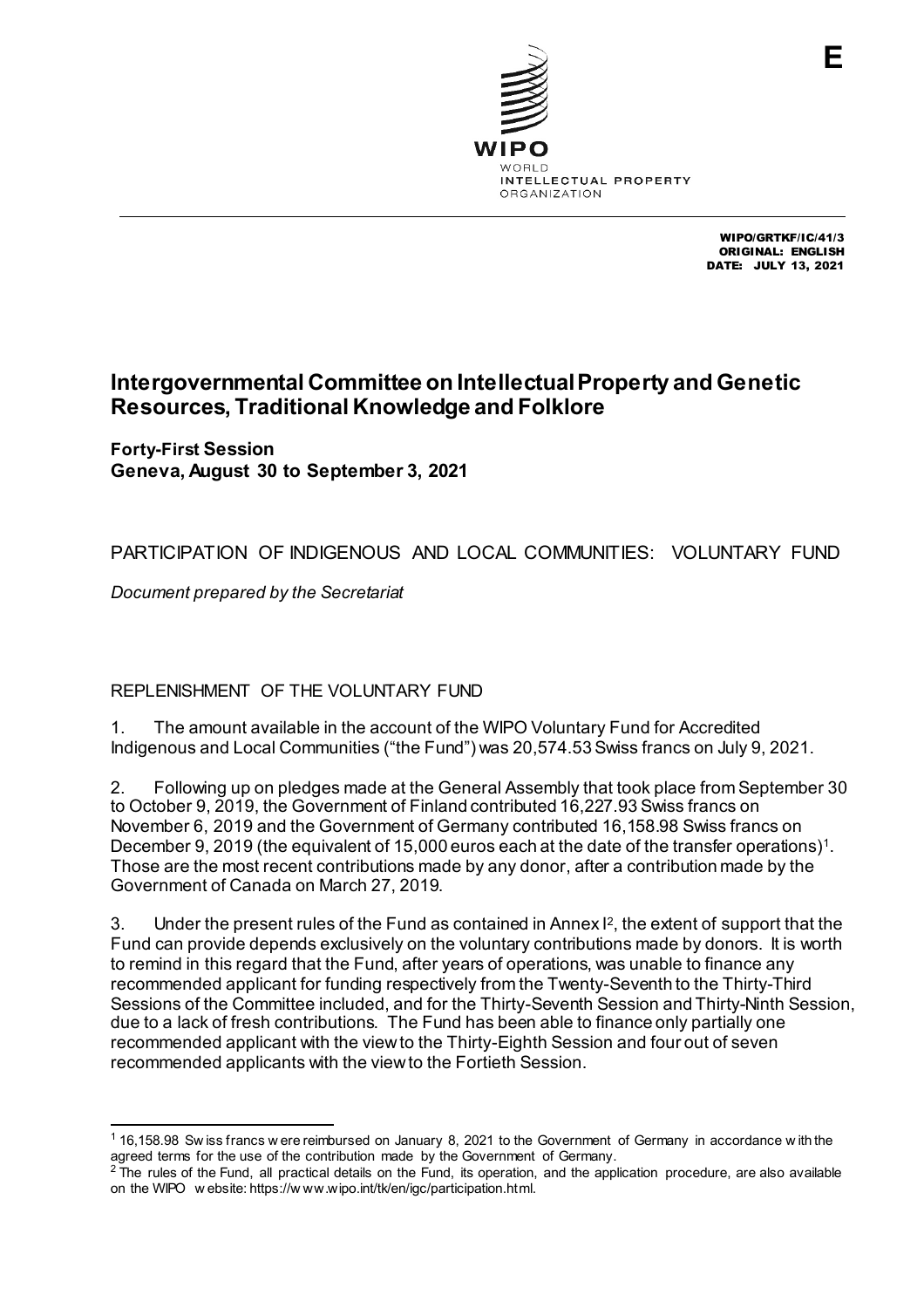4. The WIPO Director General and the Chairs of the Committee during the 2012/2013, 2014/2015 and 2016/2017 biennia, as well at the Thirty-Fifth, Thirty-Sixth, Thirty-Seventh, Thirty-Eighth, Thirty-Ninth and Fortieth Sessions have repeatedly and strongly encouraged Member States of the Committee and interested public or private entities to contribute to the Fund in view of the crucial and fully recognized need to ensure participation by indigenous and local communities. In its last report, the Advisory Board of the Fund, "strongly encouraged WIPO Member States and other potential donors to contribute further to the Fund." (See Annex to document WIPO/GRTKF/IC/40/INF/6.)

5. The United Nations Permanent Forum on Indigenous Issues (UNPFII) stated on its side the following in the Report on its Seventeenth Session that took place from April 16 to 27, 2018 (see UN Economic and Social Council document E/2018/43\*-E/C.19/2018/11\*, para. 58): "The Permanent Forum is concerned that the WIPO Voluntary Fund for Accredited Indigenous and Local Communities is depleted, and emphasizes the critical importance of the full and effective participation of indigenous peoples and local communities in the negotiations of the WIPO Intergovernmental Committee on Intellectual Property and Genetic Resources, Traditional Knowledge and Folklore in accordance with article 41 of the [UN Declaration on the Rights of Indigenous Peoples]. To that end, the Forum strongly encourages the Member States of WIPO to contribute to the WIPO Voluntary Fund and invites them to explore and identify innovative ways of raising funds for the Fund, including through use of the regular budget of WIPO. The Forum also recommends that WIPO increase the number of indigenous participants through the regular budget and allow their full and effective participation in the negotiations".

6. It is recalled that, in view of the financial situation of the Fund at the time, the Chair of the Committee invited the Committee, at its Twenty-Seventh and Twenty-Eighth Sessions, to reflect on new ways to replenish the Fund. (See document WIPO/GRTKF/IC/29/3.)

7. Based on recommendations made by the Committee at its Fortieth Session, the 2019 WIPO General Assembly "(f) recognized the importance of the participation of indigenous peoples and local communities in the work of the Committee, noted that the WIPO Voluntary Fund for Accredited Indigenous and Local Communities was depleted, encouraged Member States to consider contributing to the Fund, and invited Member States to consider other alternate funding arrangements." (See document GA/51/10 para. 226 (iii).)

8. In accordance with the rules of the Fund, detailed and updated information will be provided in the Information Note WIPO/GRTKF/IC/41/INF/4 that will be communicated to the Committee before its present session. This Information Note will include *inter alia* the level of the contributions and pledges received as at the date of the Information Note, the amount available in the Fund, the names of the contributors, the name(s) of the applicant(s) funded for the Fortieth and Forty-First Sessions, if any, and, finally, the names of applicants who have applied for funding.

# OPERATION OF THE VOLUNTARY FUND WITH THE VIEW TO THE FORTY-FIRST SESSION OF THE COMMITTEE

9. Due to the ongoing Covid-19 pandemic and the medical protocols that the Secretariat has introduced to safeguard participants and staff, only Regional Coordinators will be authorized to attend the session physically. Other participants may follow the live transmission of the IGC proceedings online, either via the online remote participation platform or via the live webcast on the WIPO website (publicly available in all United Nations languages)<sup>[3](#page-1-0)</sup>.

10. In accordance with Article 5(e) of the present rules, the expenses to be covered by the Fund are intended to enable funded participants to travel and attend sessions physically. Since Observers will not be authorized to attend the Forty-First Session of the Committee physically,

<span id="page-1-0"></span><sup>&</sup>lt;sup>3</sup> See Circular Letter to all Member States and Observers C.9061, dated June 11, 2021, that provides details on how to register in the online remote participation platform.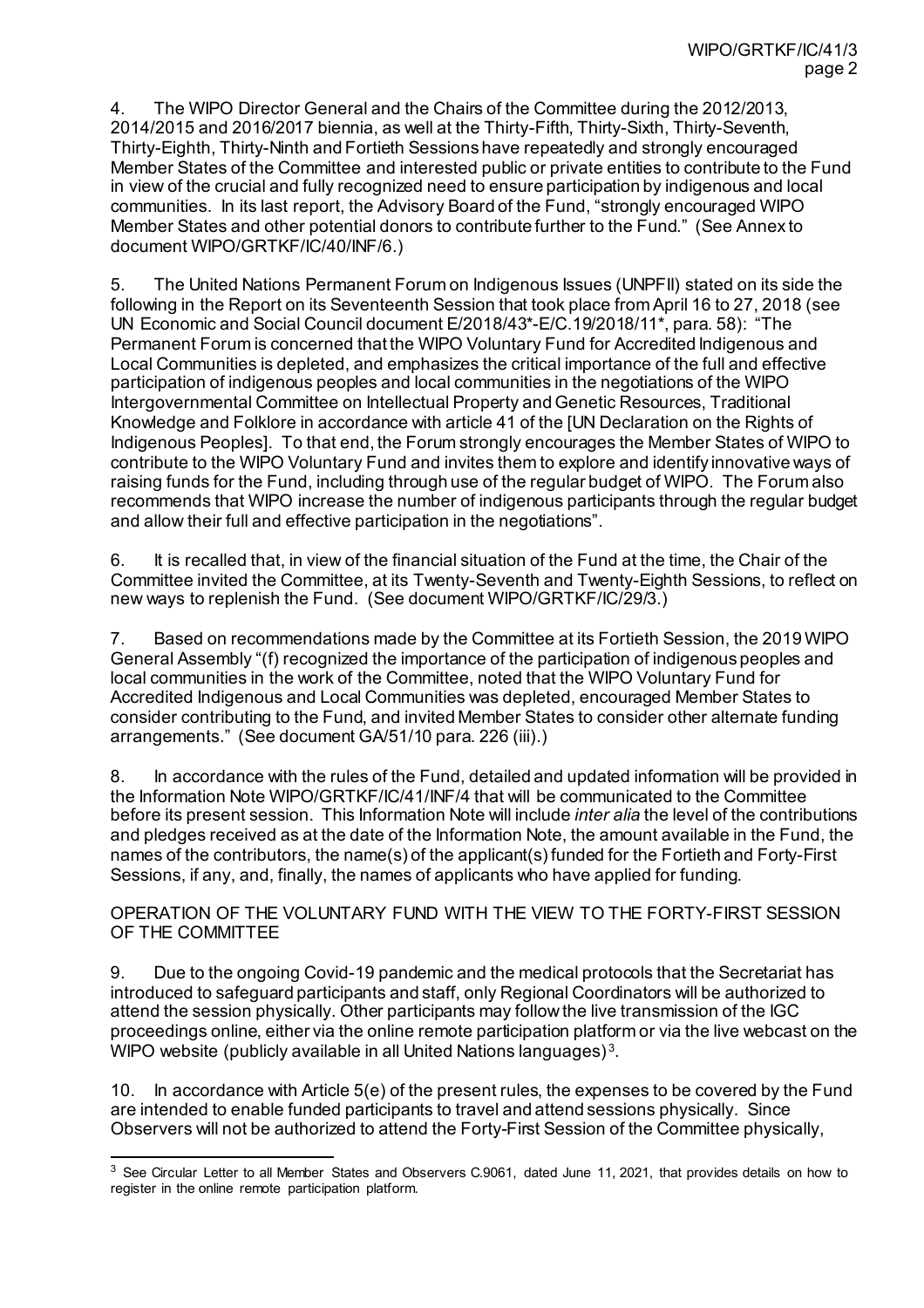financial support will not be granted by the WIPO Voluntary Fund to the two applicants who have been recommended for funding by the Advisory Board of the Fund with the view to the present session[4](#page-2-0).

11. Nevertheless, in implementing the recommendation for funding made by the Advisory Board of the Fund regarding those two applicants, the Secretariat understands that the recommendation adopted by the Advisory Board of the Fund at that time, namely on June 19, 2019, was made implicitly with the view to the first of the forthcoming sessions of the Committee that Observers will be authorized to attend physically. The two recommended applicants will therefore be granted funding, in accordance with the rules of the Fund and pending availability of funds, with the view to such session.

# ADVISORY BOARD OF THE VOLUNTARY FUND

12. Since the most recent recommendation made by the Advisory Board with the view to the present session will not be implemented until the first of the forthcoming sessions of the Committee that Observers will be authorized to attend physically, the Committee is invited not to proceed with the election of the Advisory Board of the Fund at the present session. The pending applications for funding (see document WIPO/GRTKF/IC/41/INF/4) will be considered as soon as the Advisory Board of the Fund meets in accordance with the rules of the Fund.

13. *The Committee is invited:* 

*(i) to strongly encourage its members and all interested public or private entities to contribute to the Fund in order to ensure the Fund's operation; and*

*(ii) not to undertake the election of the members of the Advisory Board of the Fund at the present session.*

[Annexes follow]

<span id="page-2-0"></span> <sup>4</sup> See the Annex to document WIPO/GRTKF/IC/40/INF/6 dated June 20, 2019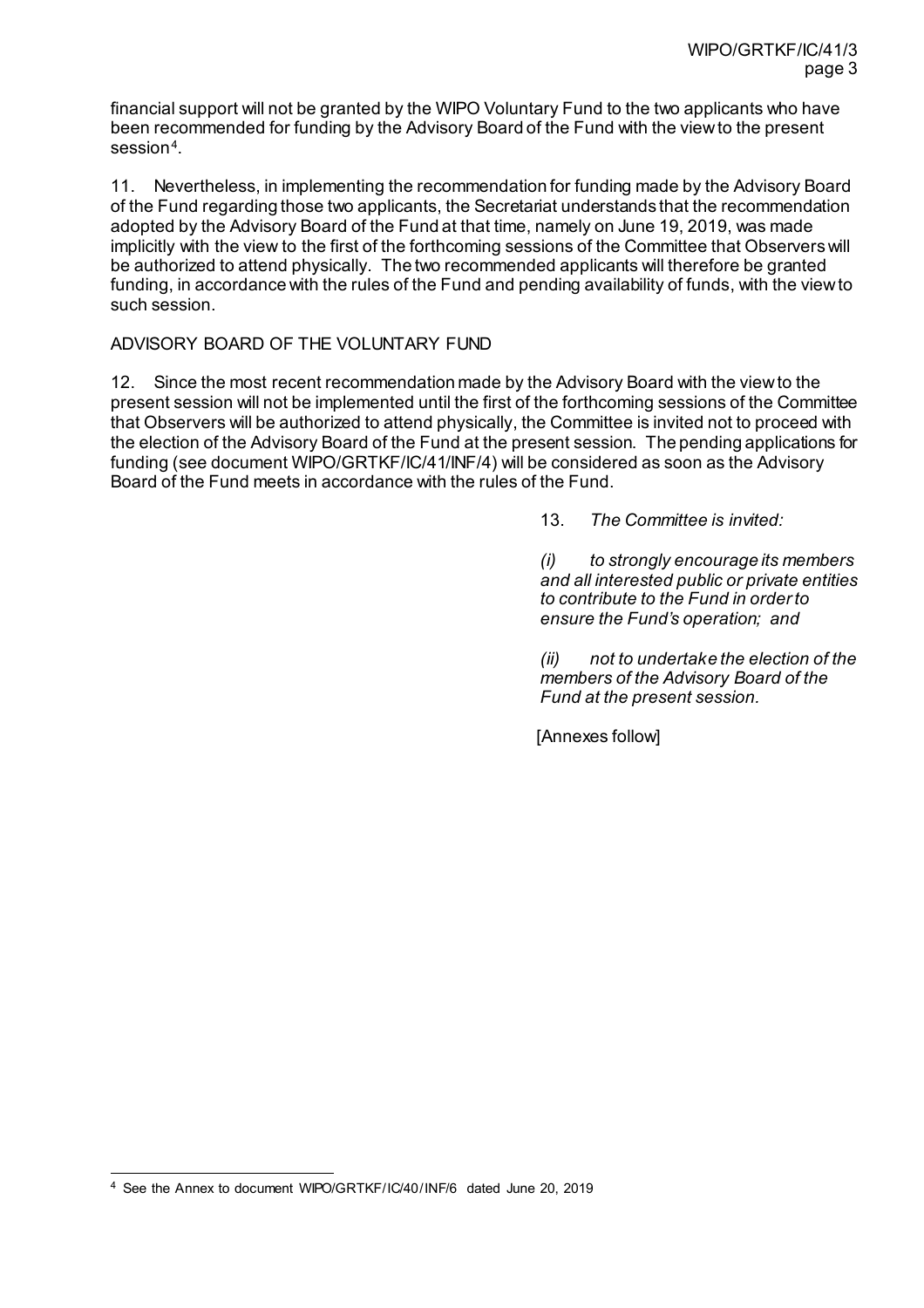### Establishment of the WIPO Voluntary Fund for Accredited Indigenous and Local Communities as approved by the WIPO General Assembly (32<sup>nd</sup> session) and as subsequently amended by WIPO General Assembly (39<sup>th</sup> session)

*Resolved* to take appropriate measures to facilitate and encourage the participation of indigenous and local communities, and other customary holders or custodians of traditional knowledge and traditional cultural expressions, in the work of the World Intellectual Property Organization (WIPO) concerning intellectual property relating to genetic resources, traditional knowledge and folklore;

*Recognizing* that the effectiveness of these measures depends in particular on appropriate financial support;

*Recognizing* moreover that the existence of an appropriate coordinated framework aimed at financing this participation would encourage such contributions;

[*If* the WIPO General Assembly decides to renew the mandate of the Intergovernmental Committee on Intellectual Property and Genetic Resources, Traditional Knowledge and Folklore in its current form or in a different form, or if the Assembly decides to create a new body responsible for the matters within the Intergovernmental Committee's remit in its current form (the possible bodies being designated hereinafter by the generic term "the Committee",] [1](#page-3-0) *then* in that it is recommended that the Assembly [should decide][2](#page-3-1) to create a voluntary contribution fund, the name, objective, criteria for support and operation of which would be as follows:

# I. NAME

1. The Fund will be known as the "WIPO Voluntary Fund for Accredited Indigenous and Local Communities", hereinafter the "Fund".

# II. OBJECTIVE AND SCOPE

2. The Fund is established exclusively to finance the participation in the work of the Committee and other related activities of WIPO of the nominated representatives of accredited observers which represent indigenous or local communities, or otherwise represent customary holders or custodians of traditional knowledge or traditional cultural expressions.

2 *bis*. Intersessional Working Group meetings that are part of the Committee's work program as referred to by the General Assembly, hereinafter "IWG meetings", will be considered as a related activity of WIPO within the scope of Article 2.

3. Since participation in the Committee's work is restricted by its rules of procedure to its members and accredited observers, and in order to ensure their capacity to participate fully in the Committee's work, the funded representatives should only be the nominated representatives of observers which are duly and previously accredited to the Committee, either as ad hoc observers accredited by the Committee itself, or as observers accredited to WIPO.

4. The creation of the Fund and its operation will not prejudge other established procedures, in particular by the general WIPO Rules of Procedure (WIPO 399 (FE) Rev. 3) implemented in

<span id="page-3-0"></span> <sup>1</sup> Note from the Secretariat: the General Assembly has taken such a decision. See par. 202 of the report of its Thirty-Second Session (document WO/GA/32/13)

<span id="page-3-1"></span><sup>&</sup>lt;sup>2</sup> Note from the Secretariat: the General Assembly has taken such a decision. See par. 168 of the report of its Thirty-Second Session (document WO/GA/32/13)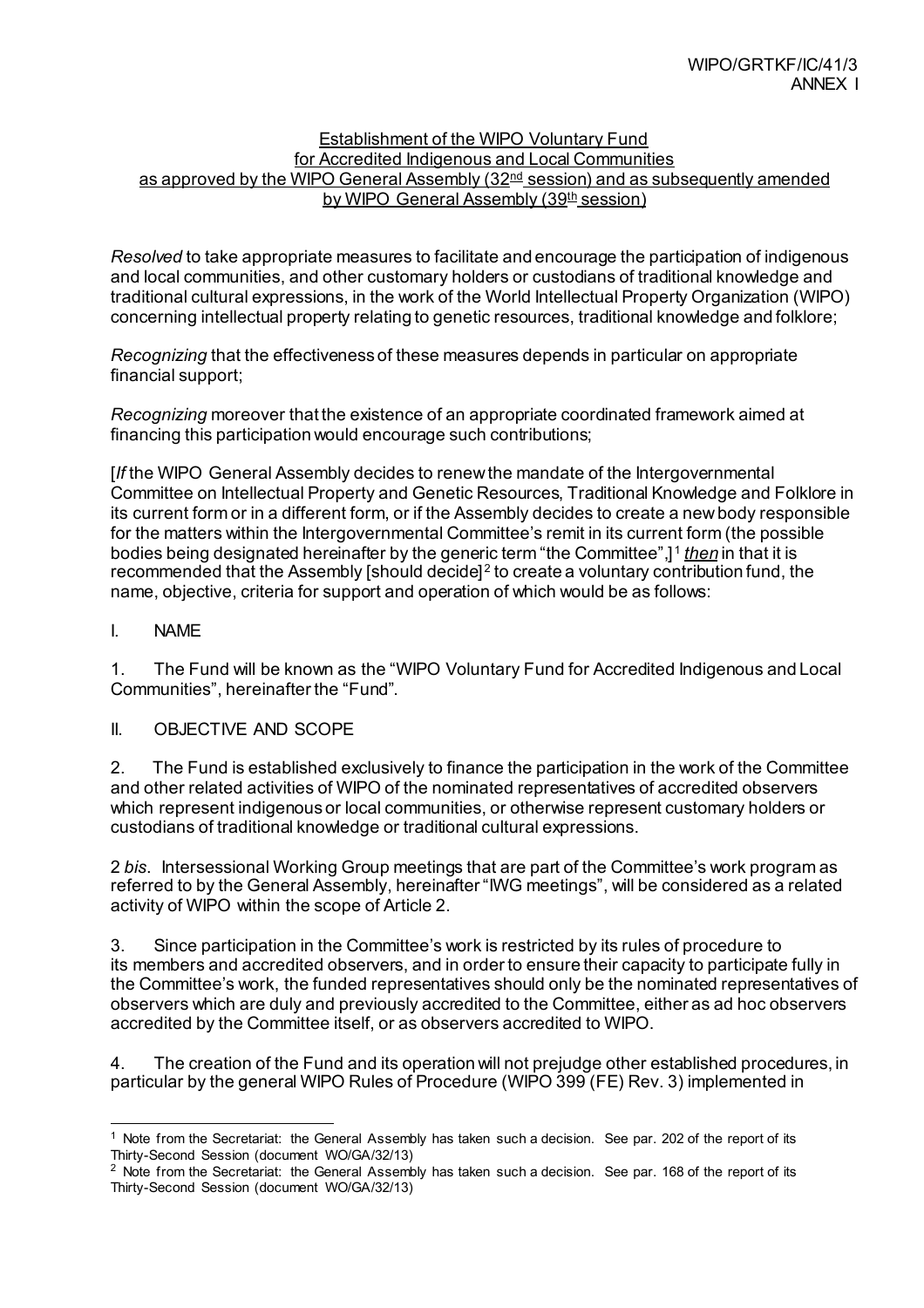document WIPO/GRTKF/IC/1/2 for the accreditation of indigenous and local communities and other observers, or to organize the effective participation of their members in the sessions. The operation of the Fund shall not pre-empt or override decisions by members of the Committee regarding accreditation and participation in the work of the Committee. It is understood that other direct contributions and other possible forms of direct assistance, either existing or in the future, designed to finance or facilitate such participation, may be pursued outside the framework of the Voluntary Fund, at the choice of the contributor.

# III. CRITERIA FOR FINANCIAL SUPPORT

5. Financial support from the Fund will correspond exclusively to the objective set out in Article 2 and 2 *bis* and to the following conditions:

- (a) support from the Fund will be strictly limited to the maximum resources actually available in the Fund;
- (b) each provision of support will relate to a single Committee session and any related activities held consecutively with the Committee session and/or to a single IWG meeting. Provision of support on one occasion shall not prejudice possible support for the participation of the same beneficiary on other Committee sessions or IWG meetings;
- (c) to be eligible for financial support, persons would need to satisfy each of the following criteria:
	- (i) be a natural person;
	- (ii) belong, as a member, to an accredited observer which represents indigenous or local communities, or otherwise represents customary holders or custodians of traditional knowledge or traditional cultural expressions;
	- (iii) have been duly nominated in writing by the observer to represent it at the Committee session and/or the IWG meeting designated for the support and as possible beneficiary of support from the Fund;
	- (iv) be able to participate effectively and contribute to the Committee session and/or the IWG meeting intended for the support, such as through expressing experience in the field and the concerns of indigenous and local communities and other customary holders and custodians of traditional knowledge or traditional cultural expressions; and
	- (v) and whom the Advisory Board considers would not be able to take part in the Committee session and/or the IWG meeting concerned without support from the Fund, owing to a lack of alternative financial resources.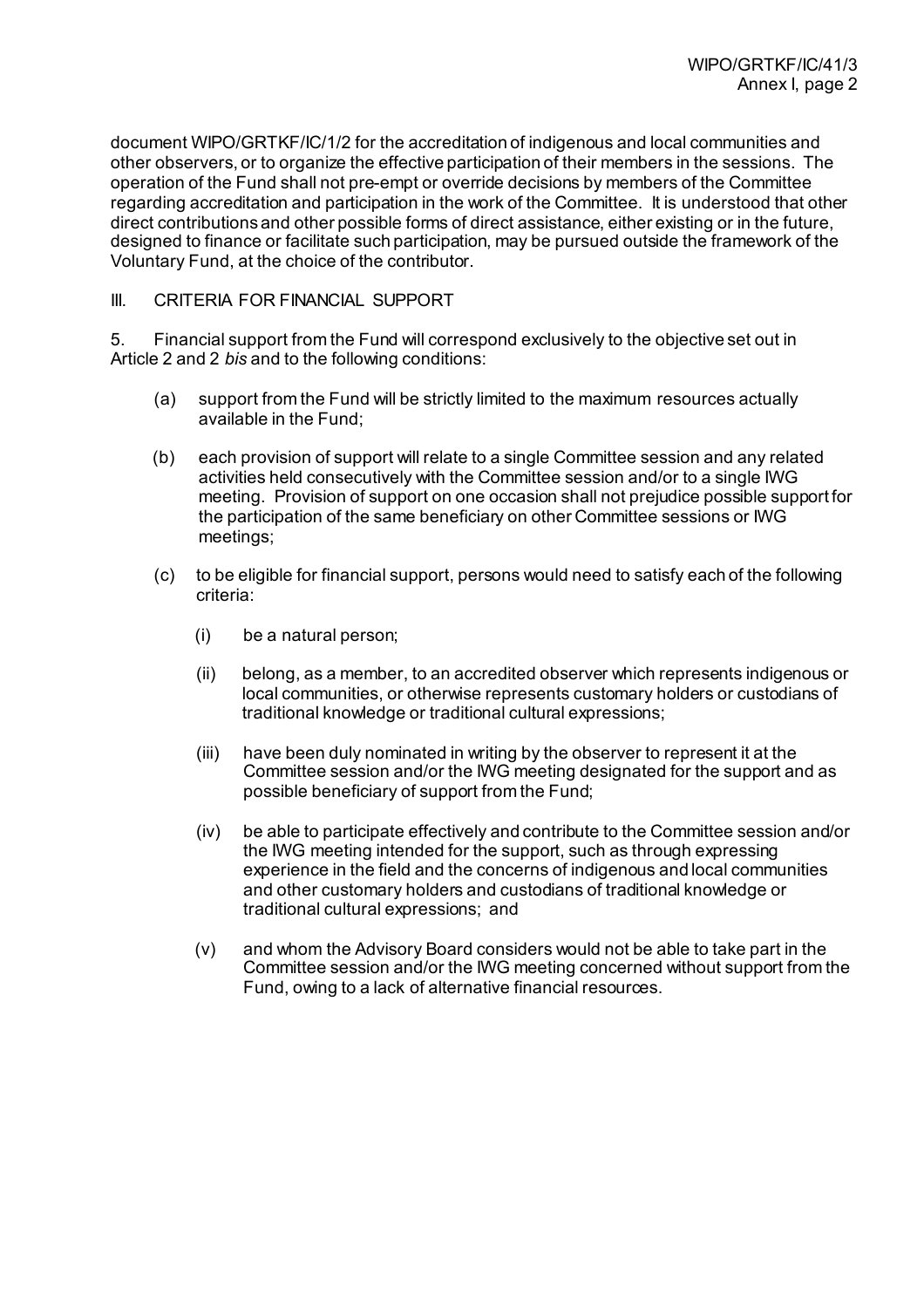- (d) in ensuring a broad geographical spread of participation among the seven geo-cultural regions recognized by the United Nations Permanent Forum on Indigenous Issues, the Advisory Board should take due account of the need to support those who lack alternative financial resources, and particularly of those observers based in developing and least developed countries and small island developing countries.
- (e) the financial support granted by the Fund will cover:
	- (i) as far as it relates to Committee sessions or IWG meetings, the purchase of a return economy class ticket, including taxes connected with the ticket, between the domicile of the beneficiary and Geneva or any other meeting place, by the most direct and cheapest route;
	- (ii) as far as it relates to Committee sessions only, living expenses in the form of a daily subsistence allowance at the rate specified by the United Nations for Geneva or for the city where said meeting is held, with an additional sum to cover expenses incurred at the time of departure and arrival at the applicable rate under the United Nations system;
	- (iii) as far as the financial support for hotel accommodation and living expenses for any particular IWG meeting is concerned, the WIPO Director General, acting as the manager of the Fund and using exclusively the financial means of the Fund, will apply the same funding arrangement that is applicable to funded State representatives who participate in the same IWG meeting; and
	- (iv) all other expenses related to the participation of the beneficiaries in the Committee session or/and the IWG meeting concerned will be excluded from the Fund's support.
- (f) if an applicant who has been selected to benefit from Fund support has to withdraw or is unable to take part in the Committee session and/or the IWG meeting concerned, any sums unexpended and recovered, apart from possible cancellation charges, will be transferred to the reserve of the resources available to the Fund and the choice which was made with regard to said applicant shall be considered null and void. The applicant will nonetheless be entitled to submit a new request for the following Committee session(s) and/or the following IWG meeting(s), provided that information is submitted giving a good reason for the withdrawal or nature of the event which otherwise made participation impossible.
- IV. OPERATING MECHANISM
- 6. The Fund will operate as follows:
	- (a) fund resources will come exclusively from voluntary contributions by governments, NGOs and other private or public entities, and specifically shall not be drawn from the regular WIPO budget;
	- (b) the administrative costs associated with the operation of the Fund shall be kept to a strict minimum and shall not entail the drawing of specific funds in credit from the regular WIPO budget;
	- (c) the voluntary contributions paid into the Fund will be managed by the WIPO Director General, assisted by an Advisory Board. In this respect, the financial administration by the WIPO Director General and the auditing of the Fund accounts by the WIPO auditor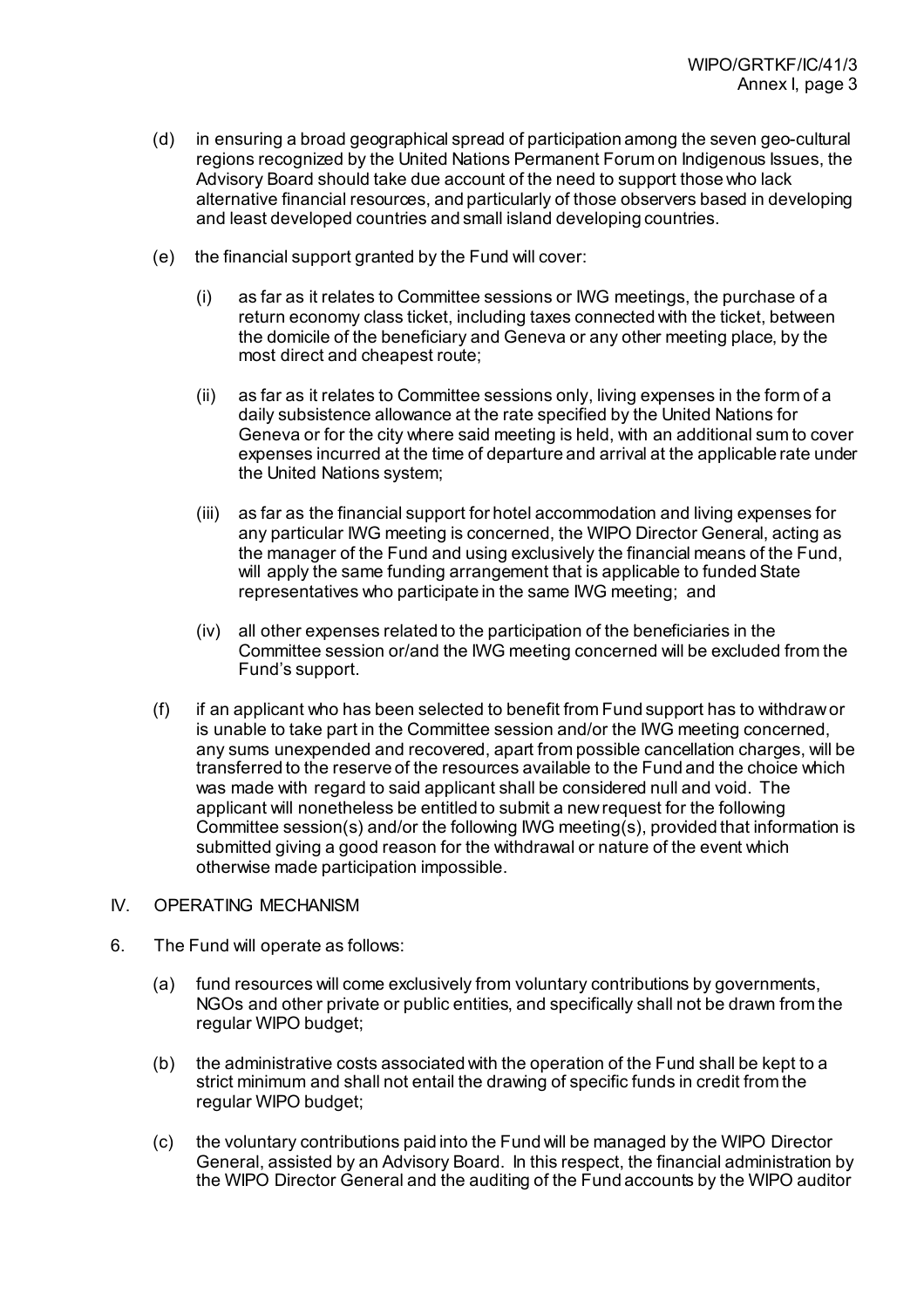will be undertaken in line with the procedures established, in accordance with the WIPO Financial Regulations, for the funds-in-trust set up to finance certain development cooperation activities conducted by WIPO;

- (d) decisions to extend financial support will be taken, for formal purposes, by the WIPO Director General, following an express recommendation by the Advisory Board. The recommendations made by the Advisory Board relating to the choice of beneficiaries will be binding on the Director General and not subject to appeal; and
- (e) deadline for submission will be settled as follows:
	- (i) duly documented requests for financial support enabling participation in a Committee session will be sent to the WIPO Director General by the applicants in their own name, so as to arrive at least 60 days before the opening of the Committee session which precedes the Committee session for which support is requested. Later requests will be considered at the following Committee session; and
	- (ii) separate and duly documented requests for financial support enabling participation in a particular IWG meeting will be sent to the WIPO Director General by the applicants in their own name, so as to arrive at least 60 days before the opening of the Committee session which precedes the IWG meeting for which support is requested, or by such earlier date as the Secretariat may, for practical reasons, determine and announce. Later requests will be considered at the following session of the Committee.
- (f) before each Committee session, the WIPO Director General will communicate for the information of participants an information note setting out:
	- (i) the level of the voluntary contributions paid into the Fund on the date on which the document was drafted;
	- (ii) the identity of the contributors (unless individual contributors have expressly requested to remain anonymous);
	- (iii) the amount of the resources available taking into account the funds disbursed;
	- (iv) the list of people who have benefited from the Fund's support since the previous information memorandum;
	- $(v)$  the people chosen to benefit from the Fund but who withdrew;
	- (vi) the amount of the support allocated to each beneficiary; and
	- (vii) a sufficiently detailed description of the applicants seeking support for the following session or/and following IWG meeting(s).

This document will also be addressed by name to the members of the Advisory Board for examination and deliberation.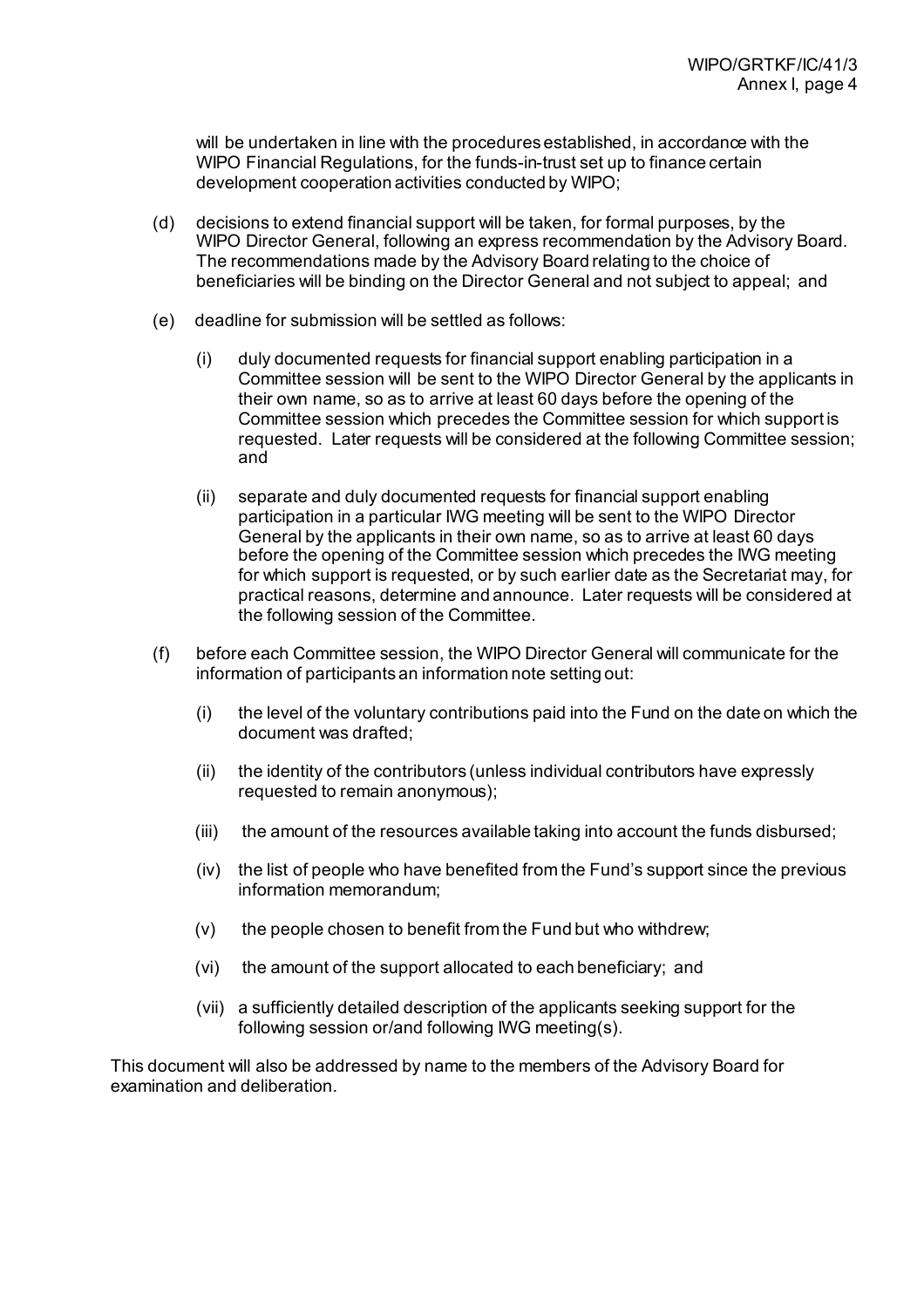- (g) following the election of its members, the Advisory Board will be convened by the WIPO Director General to meet on the margins of the Committee session which precedes the Committee session or/and the IWG meeting(s) for which support is being considered, without prejudice to the right of its members to discuss informally any questions concerning their mandate between sessions of the Committee.
- (h) the Advisory Board must ensure that all the criteria for eligibility of applicants set out above, in particular in Article 5, are satisfied during its deliberations, and should agree on a recommended list of eligible applicants who should benefit from Fund support. The Advisory Board should also ensure, when adopting its recommendation, that:
	- − a balance is maintained between the male and female beneficiaries, and between the geo-cultural regions from which they come, in successive Committee sessions or/and IWG meetings insofar as is possible; and
	- − where necessary, the benefits are taken into account which the Committee's work may derive from the repeated participation in its sessions of the same beneficiary.

Finally, when adopting its recommendation the Committee shall take account of the available resources as reported by the Director General in the information note referred to in Article 6(f), and in particular it shall identify those applicants who are agreed and for whom funding is available, and those applicants who are agreed in principle but for whom insufficient funds are available. Those in the latter category should be given priority in decisions on funding for subsequent sessions of the Committee or/and IWG meetings.

The Advisory Board will be provided with administrative assistance for its deliberations by the WIPO International Bureau, in accordance with Article 6(b).

- (i) the Advisory Board will adopt its recommendation before the end of the Committee session on the margins of which it meets. This recommendation will identify:
	- (i) the subsequent Committee session and, should the case arise, the IWG meeting(s) intended for financial support (i.e. the subsequent session of the Committee);
	- (ii) the applicants whom the Advisory Board agrees should be supported for that Committee session and/or the IWG meeting(s), for whom funds are available;
	- (iii) any applicant or applicants whom the Advisory Board agrees should be supported in principle but for whom insufficient funds are available;
	- (iv) any applicant or applicants whose application has been rejected in accordance with the procedure in Article 10; and
	- (v) any applicant or applicants whose application has been postponed for further consideration until the next Committee in accordance with the procedure in Article 10.

The Advisory Board will immediately forward the contents of the recommendation to the Director General who will take a decision in accordance with the recommendation. The Director General will inform the Committee immediately and, in any cases, prior to the end of its current session, by means of an information note specifying the decision taken concerning each applicant.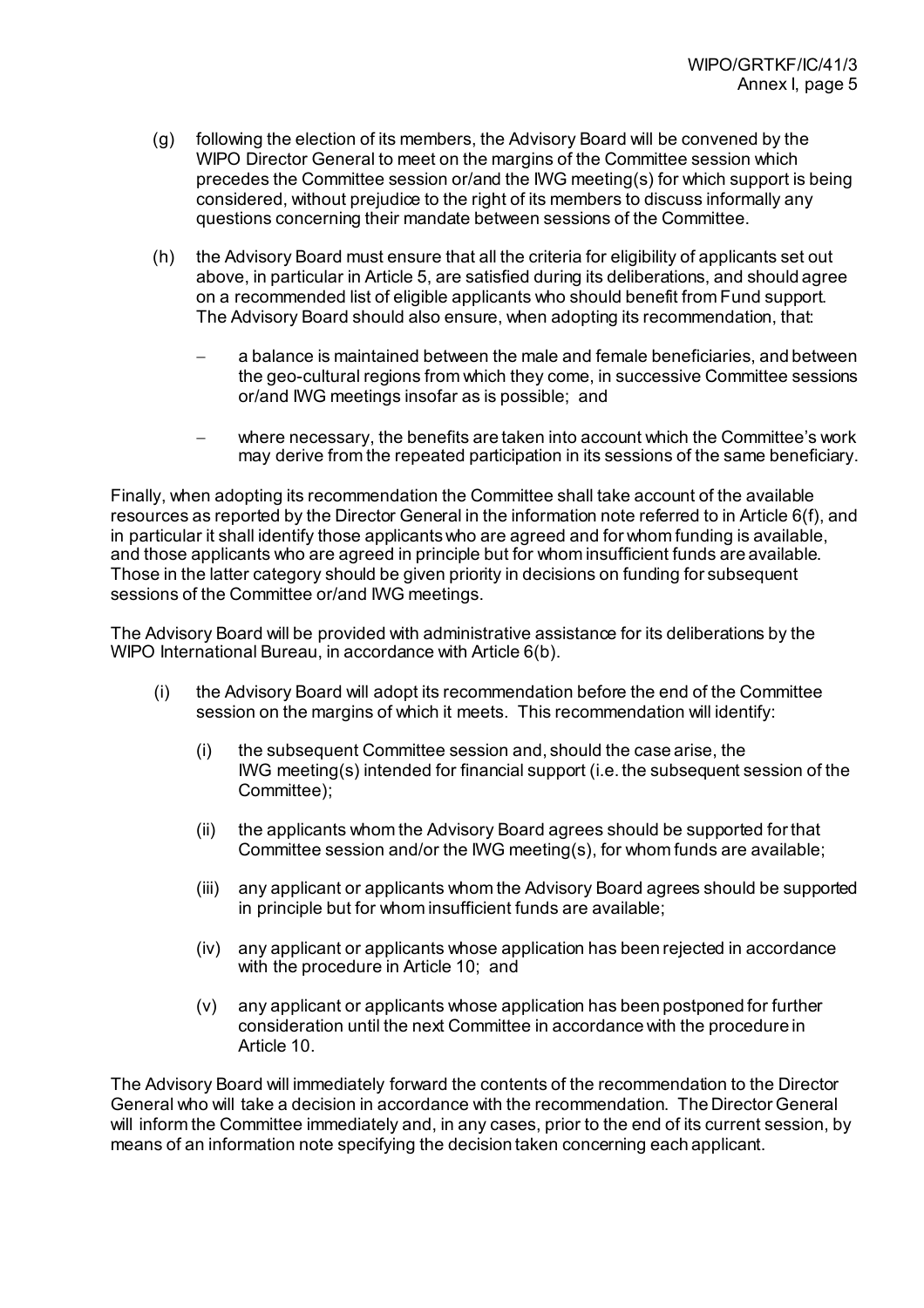- (j) the WIPO Director General will take the administrative measures necessary to implement his decision for the Committee session and, should the case arise, for the IWG meeting(s) concerned, in accordance with Article 6(b).
- V. OTHER PROVISIONS RELATING TO THE ADVISORY BOARD
- 7. The Advisory Board will comprise nine members, including:
	- − the Chair of the Committee, appointed *ex officio* or, where that proves to be impossible, one of the Vice-Chairs nominated by the Chair as his or her deputy;
	- five members from the delegations of WIPO Member States taking part in the Committee, reflecting an appropriate geographical balance; and
	- three members from accredited observers representing indigenous and local communities or other customary holders or custodians of TK or TCEs.

The members will serve on an individual basis and will conduct their deliberations independently, notwithstanding any consultations that they might consider as appropriate.

8. Apart from the *ex officio* member, the members of the Advisory Board will be elected by the Committee on the second day of each of its sessions, on a proposal by its Chair, following consultation with the Member States and their regional groups and, respectively, representatives of accredited observers. Apart from that of the *ex officio* member, their mandates will expire with the opening of the following Committee session.

9. The Advisory Board will meet regularly on the margins of Committee sessions, subject to the requirement that a quorum of seven members, including the Chair or one of the Vice-Chairs, should be present.

10. A recommendation for the selection of any beneficiaries will require the agreement of at least seven members of the Advisory Board. If an application is not agreed upon, it may continue to be examined at the following session, unless that application received three votes or fewer. In the latter case, the request will be considered to have been rejected, without prejudice to the right of the applicant to submit a new request at a later date.

11. Each member of the Advisory Board who has a direct association with an observer which has applied for funding for a representative shall disclose that association to the Advisory Board, and shall abstain from any vote concerning any applicant nominated by that observer.

[Annex II follows]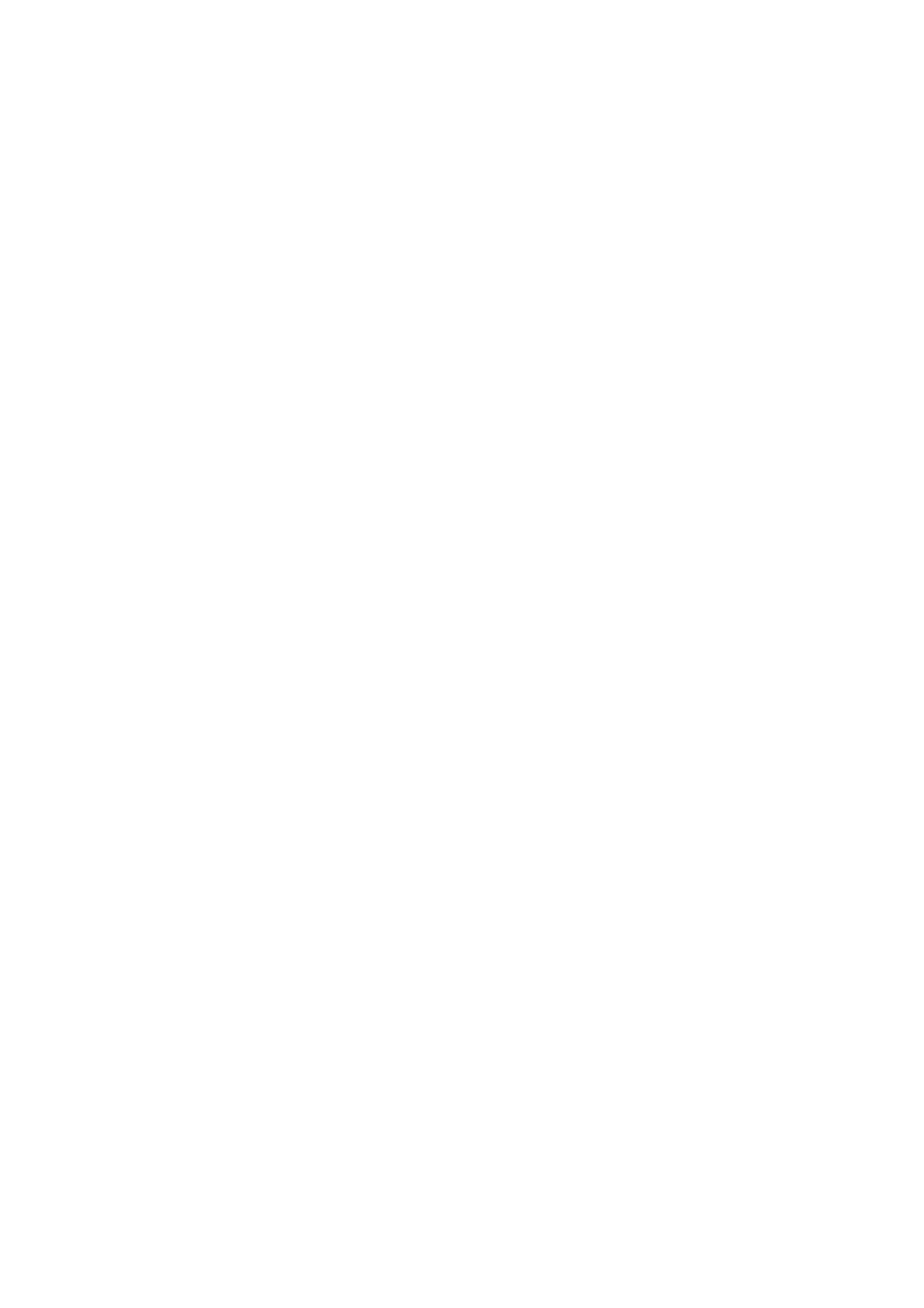### WIPO Voluntary Fund for Accredited Indigenous and Local Communities

### FUND-RAISING

#### CASE FOR SUPPORT

### I. **CONTEXT**

In 1998, WIPO launched a fresh policy initiative aimed at protecting traditional knowledge and traditional cultural expressions (or, expressions of folklore) against their misuse and improper dissemination and for managing the interface between intellectual property (IP) and genetic resources. Indigenous peoples and local communities are those mainly affected since their traditions, knowledge systems and cultural expressions form the basis of their identity and future development. Appropriate and effective protection requires a concerted approach by States. The WIPO Member States decided therefore to create a WIPO body expressly tasked with examining the standards which might be adopted at the international level to ensure protection. This body is the WIPO Intergovernmental Committee on Intellectual Property and Genetic Resources, Traditional Knowledge and Folklore (the IGC).

### *A need to facilitate the effective participation of indigenous peoples and local communities in the WIPO IGC*

Indigenous peoples and local communities rightly consider that they should be able to participate in decision-making processes relating to matters which affect them. Article 18 of the United Nations Declaration on the Rights of Indigenous Peoples, which was adopted by the United Nations General Assembly on September 13, 2007, also stipulates that "Indigenous peoples have the right to participate in decision-making in matters which would affect their rights…"

Indigenous peoples and local communities provide the IGC with experience, information, comments and suggestions which are essential to ensuring that the decisions taken meet the needs and expectations of beneficiaries.

The government delegations in the IGC have therefore unanimously recognized that "the participation of indigenous and local communities is of great importance for the work of the Committee".

The need to facilitate participation has been even more pressing since December 2009, when the IGC embarked on **intense negotiations** on one or more international legal instruments to provide effective protection.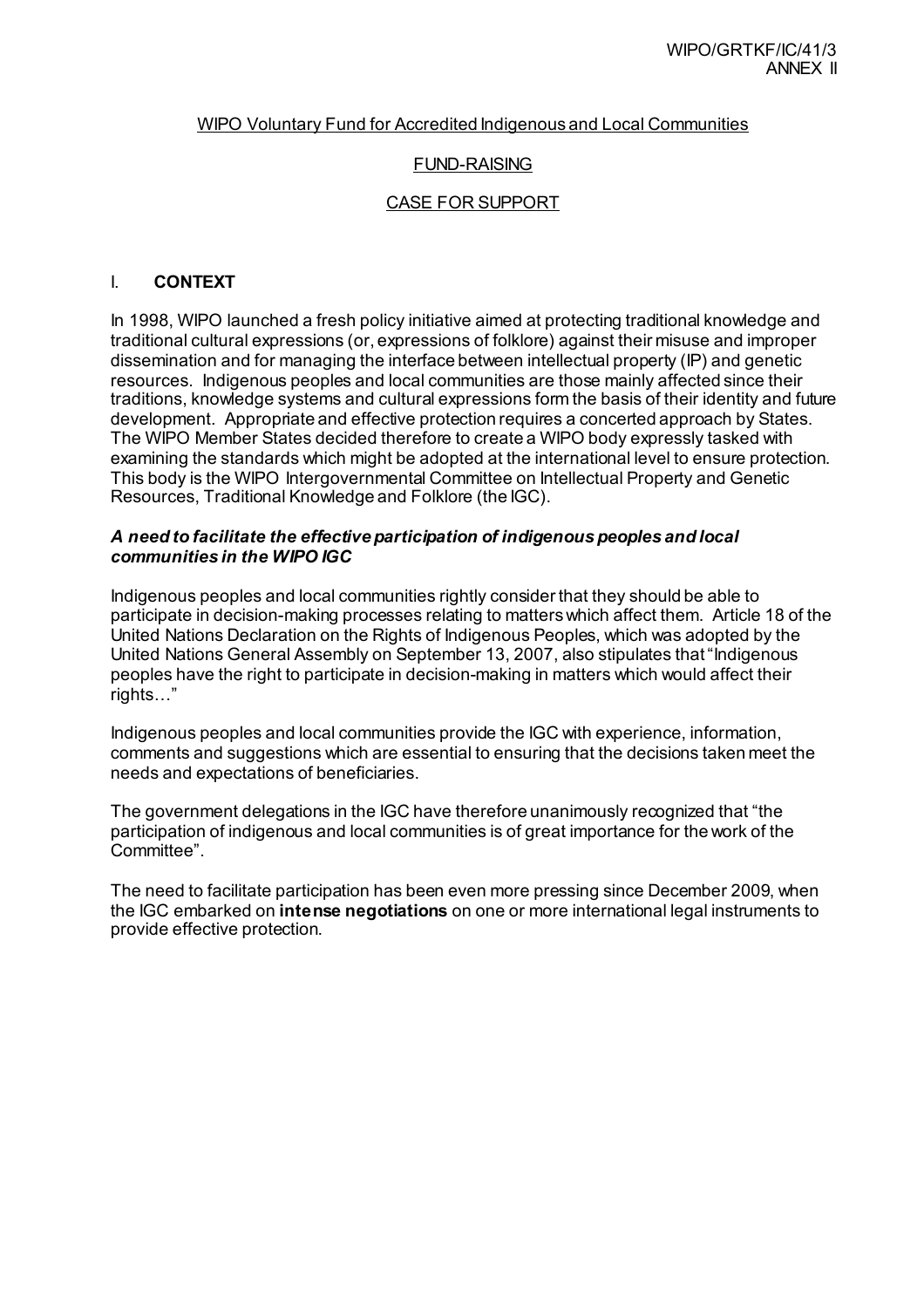# II. **THE VOLUNTARY FUND: OBJECTIVES, OPERATION AND RESULTS**

Concrete measures have been taken by the WIPO Member States to ensure the effective and active participation of indigenous peoples and local communities as observers in the IGC.

Since April 2001, a fast-track accreditation procedure has been in operation in the IGC for all non-governmental and intergovernmental organizations; the IGC currently has more than 300 accredited observers, many of whom represent indigenous and local communities. IGC sessions are opened with an indigenous panel, in which members of indigenous and local communities speak of their experiences and perspectives. In 2011, the WIPO General Assembly asked the IGC to review its procedures with the view to "enhancing the positive contribution of observers" to the IGC process. The IGC adopted various practical initiatives in this regard in February 2012.

In parallel, many indigenous peoples and local communities have stressed and still stress that they encountered **insurmountable difficulties in financing the travel and accommodation costs** of their representatives during IGC meetings, and that those costs prevent them from participating effectively.

In order to address this legitimate concern, and following extensive consultations and a review of best practices prevailing within the United Nations system, **the WIPO General Assembly took the decision in 2005 to create the WIPO Voluntary Fund** for Accredited Indigenous and Local Communities in order to finance the participation in the IGC of accredited observers representing indigenous and local communities.

The objective of this indispensable financing instrument and its rules of operation were clearly set out by the General Assembly, in formal decisions that provide the legal basis of the Fund<sup>[1](#page-11-0)</sup>.

# *Objective of the Fund*

The Fund is designed exclusively to provide financial support to accredited observers representing indigenous and local communities, by covering the purchase by their representatives of a return economy class ticket by the cheapest route, and granting them a daily allowance and in some cases an additional flat rate to cover incidental expenses incurred at the time of departure and arrival.

# *Source of funding*

The WIPO Secretariat is not authorized to draw on the WIPO budget to keep the Fund in operation. **The Fund relies exclusively on voluntary contributions from donors**. That means that the Fund cannot operate unless it receives contributions from donors.

# *Operation of the Fund*

#### – **Transparency**

 $\circ$  The list of contributors and amount of donations, the financial situation of the Fund, the list of candidates for financial support and the list of funded participants with the

<span id="page-11-0"></span><sup>&</sup>lt;sup>1</sup> See the Annex to document WO/GA/32/6 as approved by the WIPO General Assembly ( $32<sup>nd</sup>$  session) and as subsequently amended by WIPO General Assembly  $(39<sup>th</sup> s$  session). The rules of the Fund are available on [https://w ww.wipo.int/export/sites/w ww/tk/en/igc/pdf/vf\\_rules.pdf](https://www.wipo.int/export/sites/www/tk/en/igc/pdf/vf_rules.pdf).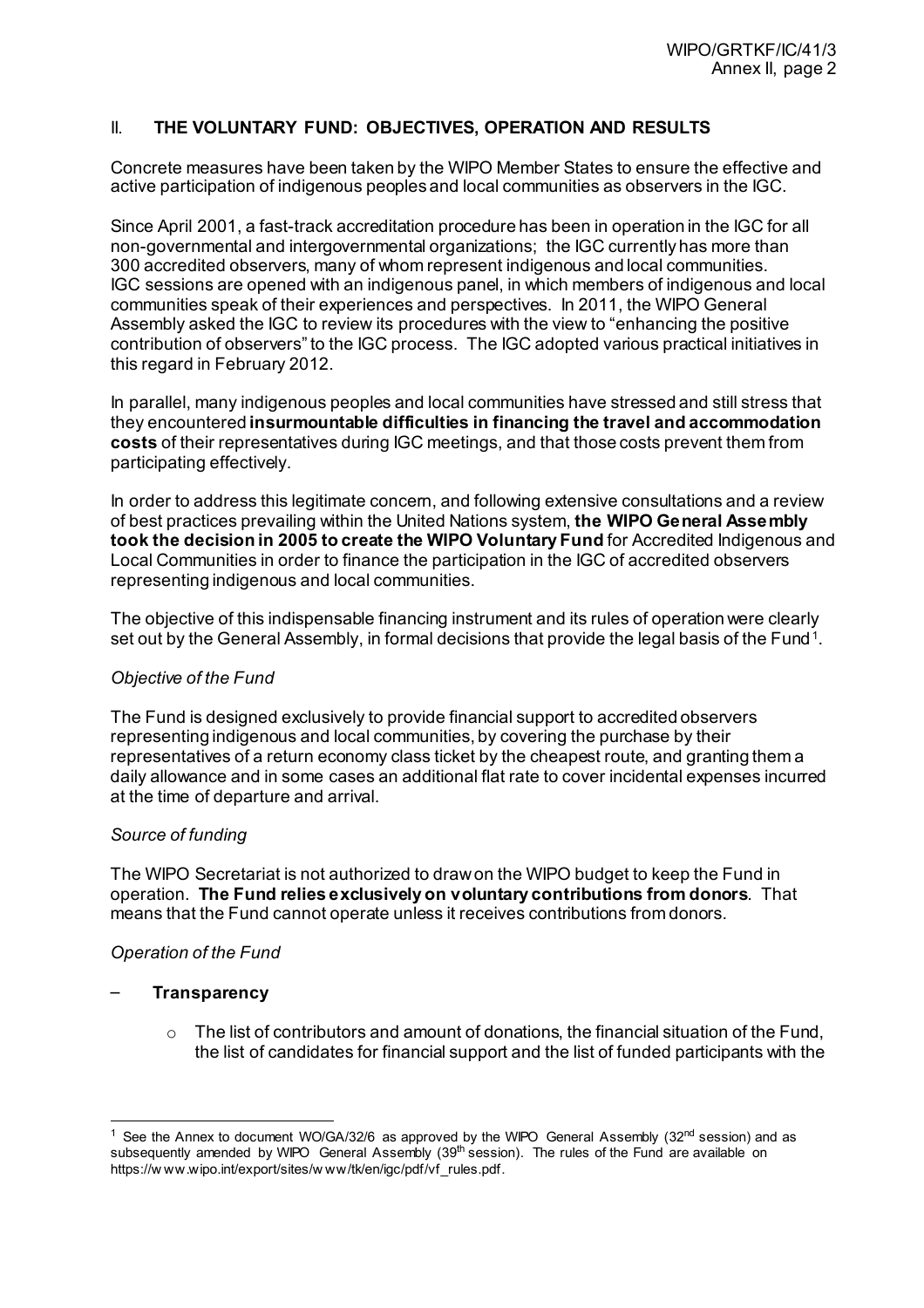amount spent for each of them are communicated to the IGC at each of its sessions through an official Information Note[2](#page-12-0);

- $\circ$  the nine members of the Fund Advisory Board, which selects candidates to receive funding, are elected by the IGC plenary on the proposal of its Chairperson. Their mandate expires in practice at the end of the IGC session which elected them;
- $\circ$  the funding criteria, including geographical balance criteria, as well as the conditions governing financial support from the Fund, are clearly established by the Fund's rules;
- $\circ$  the WIPO Advisory Board adopts a formal report at the end of each of its meeting; the content of the report is sent to the WIPO Director General and communicated by him to the IGC through an official Information Note in an expeditious manner<sup>[3](#page-12-1)</sup>.

### – **Independence and inclusiveness**

- $\circ$  The nine members of the Fund Advisory Board serve independently and take their decisions in their personal capacity;
- $\circ$  candidates for funding are required to provide documents to support their application, in practice in the form of an application form and *curriculum vitae*, which facilitates the review of their application based on the funding criteria;
- $\circ$  the Advisory Board's recommendations are binding on the WIPO Secretariat which merely provides the necessary administrative support and implements these recommendations in strict conformity with the Fund's rules; and,
- $\circ$  three members of the Advisory Board are from accredited observers representing one or more indigenous or local communities.

# – **Efficiency: no deductions from the Fund for administrative costs**

- o The members of the Advisory Board meet on the margins of the IGC session in which they are participating. They are not paid or compensated for the tasks that they carry out;
- $\circ$  the Advisory Board is required to conclude its deliberations before the end of the session during which it meets;
- $\circ$  the WIPO Secretariat is not authorized to draw on the Fund to cover any administrative costs; and,
- $\circ$  a specific clause in the Fund's rules is designed to keep administrative costs to a strict minimum.

<span id="page-12-0"></span> <sup>2</sup> See for example WIPO Information Note WIPO/GRTKF/IC/40/INF/4 dated May 15, 2019 available on https://w ww.wipo.int/edocs/mdocs/tk/en/w ipo\_grtkf\_ic\_40/w ipo\_grtkf\_ic\_40\_inf\_4.pdf.<br><sup>3</sup> See for example WIPO Information Note WIPO/GRTKF/IC/40/INF/6 dated June 20, 2019 available on

<span id="page-12-1"></span>https://www.wipo.int/edocs/mdocs/tk/en/wipo\_grtkf\_ic\_40/wipo\_grtkf\_ic\_40\_inf\_6.pdf.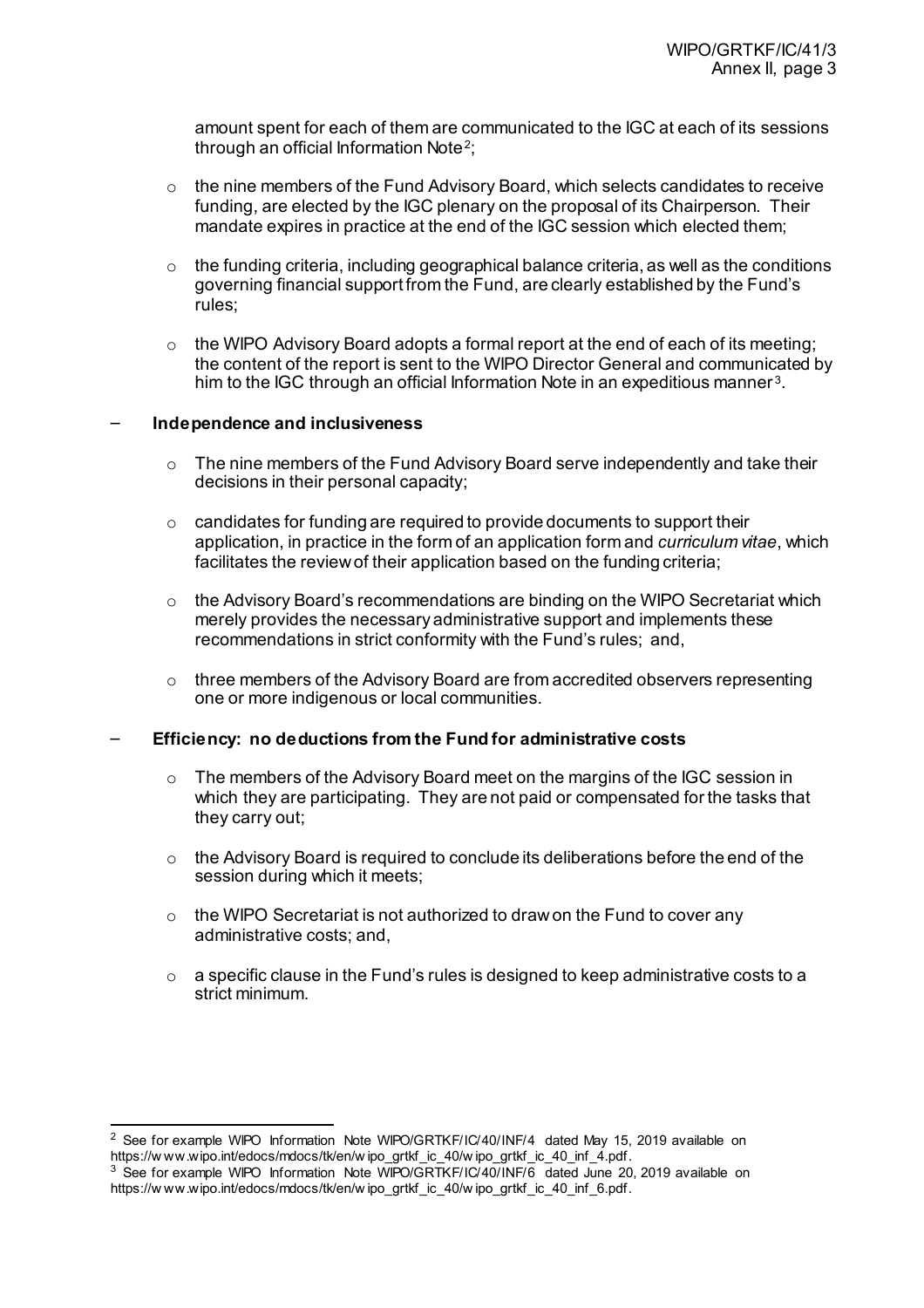*Results (April 2006 – July 9, 2021)*

A total of 6[4](#page-13-0)5 applications<sup>4</sup> for funding in view of 32 sessions of the IGC (Forty-First Session of the IGC included) and 2 meetings of the Intersessional Working Group (IWG) have been processed so far during 32 meetings of the Fund's Advisory Board.

From the Tenth until the Fortieth Session of the IGC included and two meetings of the IWG, out of the 216 applications recommended for funding by the Advisory Board, 150 applications were funded by the Voluntary Fund, in support of the participation of 75 different representatives of various indigenous and local communities [5](#page-13-1).

# III. **CONTRIBUTIONS TO THE FUND**

*Provisions relating to contributions*

- There are no restrictions regarding the minimum or maximum amount of a donation;
- the names of the contributors and the level of contributions and pledges received are publicized by an Information Note before each IGC session. Further modalities of acknowledgment can be discussed with contributors. However, donors may remain anonymous if they so wish;
- all contributions are allocated directly and exclusively to financing the participation of accredited indigenous and local communities in the sessions of the IGC; no administrative costs are borne by the Fund;
- taking into account that it is a collective Fund, it is not possible to depart from the Fund's rules in relation to any particular contribution; contributions cannot be earmarked by the donor for a particular category of beneficiary or expense;
- the Fund's Advisory Board independently selects candidates for support; if a contributor is represented within the IGC as a Member State, it may stand for election as a member of the Fund's Advisory Board;
- contributions are used in the order received in the Fund's bank account.

# *Reporting to donors*

Standard and public reporting regarding the use of the Fund is provided through an Information Note.

<span id="page-13-0"></span><sup>&</sup>lt;sup>4</sup> For the purpose of the present "Case for support", any application w hich w as re-submitted to the Advisory Board as a result of a previous postponement of its consideration by the Board is assimilated w ith an application that is different from the application that had been postponed.

<span id="page-13-1"></span><sup>5</sup> During this period, 25 applications w ere w ithdraw n by the relevant applicants. 39 applications recommended for funding by the Advisory Board could not be funded due to a lack of sufficient means in the Fund w ith the view respectively to the Nineteenth Session (one applicant), Tw enty-Fourth Session (one applicant), Tw enty-Sixth (four applicants), Tw enty-Eighth to Thirty-Third Sessions (tw enty-one applicants), Thirty-Sixth Session (three applicants), Thirty-Seventh Session (three applicants), Thirty-Eighth Session (tw o applicants), Thirty-Ninth Session (tw o applicants) and Fortieth Session (tw o applicantsI. One recommended applicant, w ho w as first in the order of priority, w as offered partial funding w ith the view to the Thirty-Eighth Session but declined the offer and w as not funded. The recommended applicant w ho w as second in the order of priority accepted this offer and w as partially funded w ith the view to the Thirty-Eighth Session. One recommended applicant deceased before benefitting from the support of the Fund.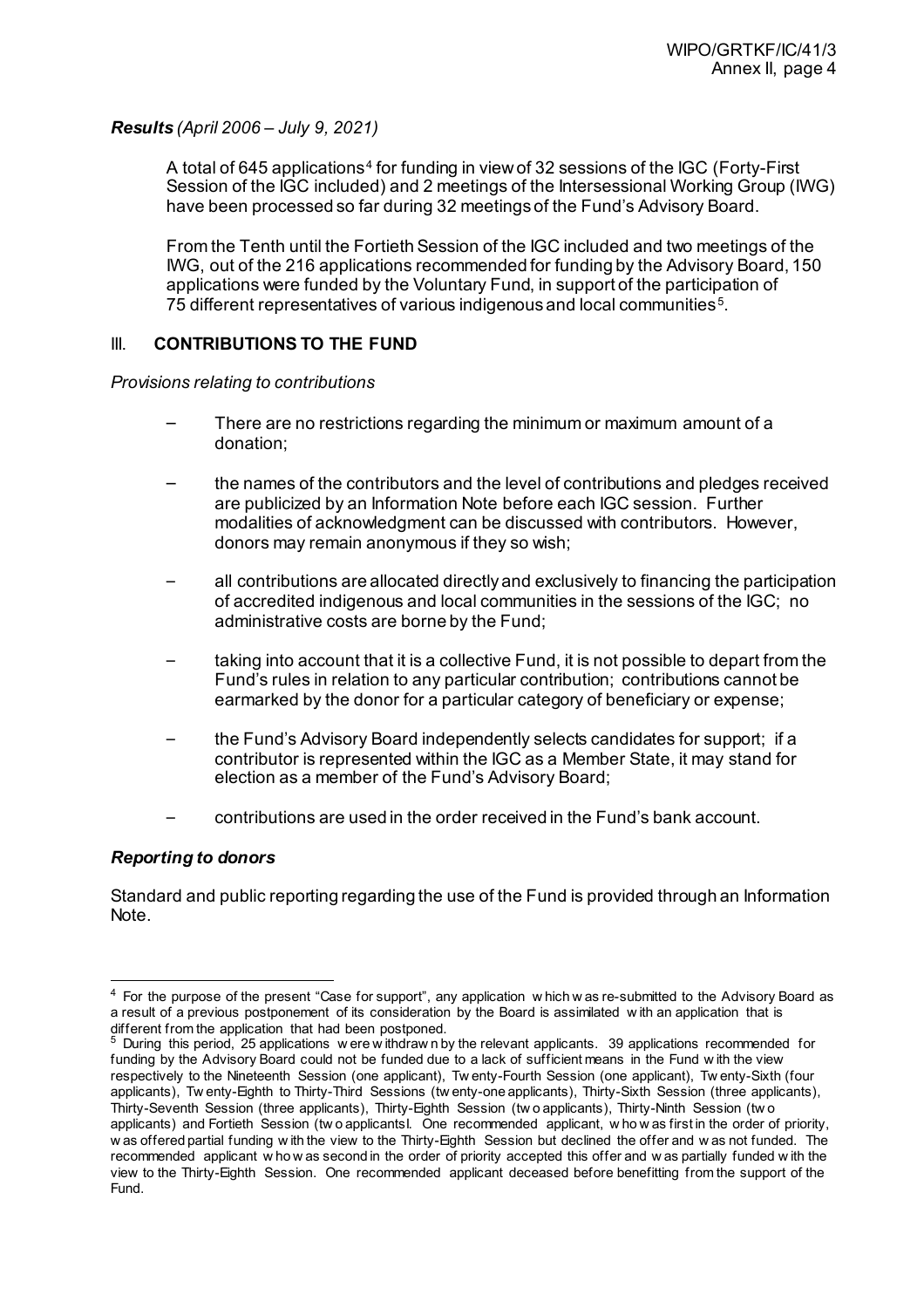Additionally, the exchange of letters formalizing the contribution agreement between the donor and WIPO may include a clause for a more detailed periodic financial report on the use of the contribution.

The operation of the Fund is also subject to internal auditing.

# IV. **NEED FOR REPLENISHMENT**

Since its creation in 2005, the Voluntary Fund **has benefited from a wide range of contributions**:

in chronological order,

- the Swedish International Biodiversity Programme (SwedBio/CBM) (the equivalent of 86,092.60 Swiss francs)
- France (the equivalent of 31,684 Swiss francs)
- the Christensen Fund (the equivalent of 29,992.50 Swiss francs)
- Switzerland (the Swiss Federal Institute of Intellectual Property) (250,000 Swiss francs)
- South Africa (the equivalent of 18,465.27 Swiss francs)
- Norway (the equivalent of 98,255.16 Swiss francs)
- Anonymous donor (500 Swiss francs)
- Australia (the equivalent of 89,500 Swiss francs)
- Australia (the equivalent of 14,217.78 Swiss francs) [6](#page-14-0)
- New Zealand (the equivalent of 4,694 Swiss francs); and
- Australia (the equivalent of 37,835 Swiss francs)
- Canada (the equivalent of 18,268.75 Swiss francs)
- Finland (the equivalent of 16,227.93 Swiss francs)
- Germany (the equivalent of 16,158.98 Swiss francs) [7](#page-14-1)

totaling 711,892.37 Swiss francs.

# **The balance of the Fund as of July 9, 2021 was 20,574.53 Swiss francs.**

The ability of the Fund depends on its replenishment through voluntary contributions. Member States and potential donors are strongly invited to contribute.

<span id="page-14-0"></span> <sup>6</sup> 782.22 Sw iss francs w ere reimbursed on September 2, 2013 to the Government of Australia in accordance w ith the agreed terms for the use of the contribution made by the Government of Australia.

<span id="page-14-1"></span> $716,158.98$  Sw iss francs w ere reimbursed on January 8, 2021 to the Government of Germany in accordance with the agreed terms for the use of the contribution made by the Government of Germany.